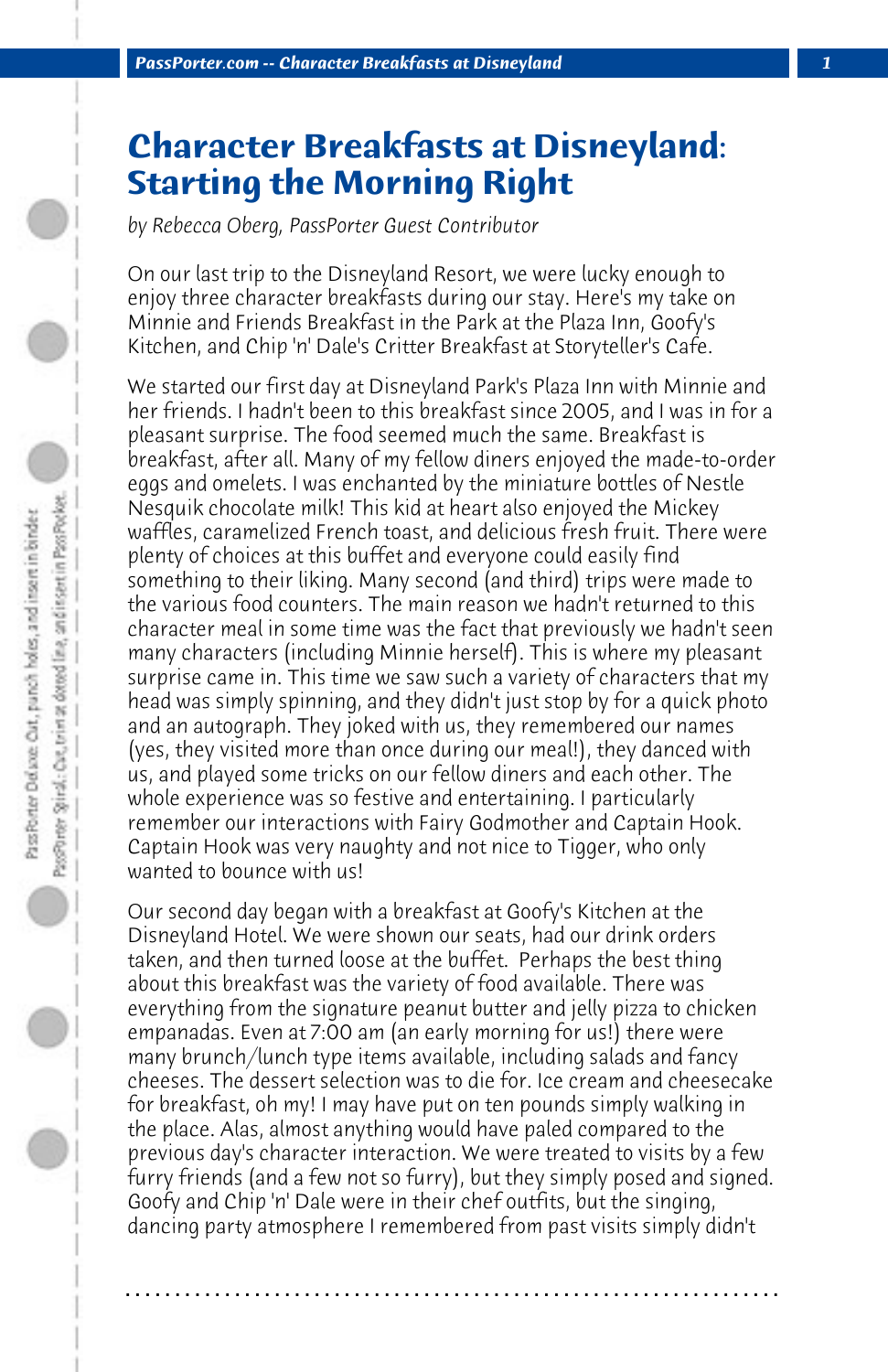exist. Frankly, I was a bit disappointed in the entertainment, but the buffet was delicious and a welcome change from traditional breakfast fare.

We arrived at the Storyteller's Cafe in the Grand Californian Hotel on our last morning with heavy hearts. No one likes leaving day. We were soon cheered up by Chip 'n' Dale, Meeko, Terk, and their antics. Characters here made the rounds as usual and periodically stopped for a parade with the children in the restaurant. A friendly "park ranger" kept everyone in line and led the singing of many campfire favorites. Meeko was particularly delightful, with his interest in shiny objects. He collected everything from silverware to bracelets as he made his way from table to table. The real treat here was the hearty breakfast selection. Guests can choose from the all you care to eat buffet or order a la carte from the menu. Our party chose the buffet (as do most of the guests). Besides a wonderful assortment of breakfast classics ranging from eggs Benedict (my personal favorite) to applewood smoked bacon, made to order omelets and platters of Mickey waffles (whisked to your table fresh from the waffle iron), pancakes were also available. The decor and service in this eatery proved to be head and shoulders above the other character meals we experienced on this trip. Our attentive waiter kept the orange juice and coffee flowing, and the details in the theming of this eatery really captured our attention. The atmosphere was warm and inviting, comfortable and homey.

While all three of our character breakfasts were enjoyable and the food delicious at each one, Chip 'n' Dale's Critter Breakfast at Storyteller's Cafe proved to be our favorite overall. This particular experience seemed to have the best balance of delicious food and character interaction to please everyone in our group. Minnie's Breakfast in the Park outshone the other two mealtimes with its outstanding and just plain fun character interaction, but the food was not as unique and delicious as the other venues. Goofy's Kitchen certainly had the "most bang for the buck" food-wise, but the character interaction was nothing to write home about. To wrap it all up, Disneyland Dining has something for everyone. From over the top silliness to exceptionally tasty dining selections, these character breakfasts are a hit with our whole family.

*About The Author: Rebecca has been an avid Disneyland fan as long as she can remember. She's recently added Disney Cruise Line and Walt Disney World to her list of favorite places on the planet. When not traveling, planning to travel, or visiting Disney, she is mother of three, wife of one, and teacher of 23 third graders.*

**. . . . . . . . . . . . . . . . . . . . . . . . . . . . . . . . . . . . . . . . . . . . . . . . . . . . . . . . . . . . . . . . . .**

*Article last updated: 12/10/2009*